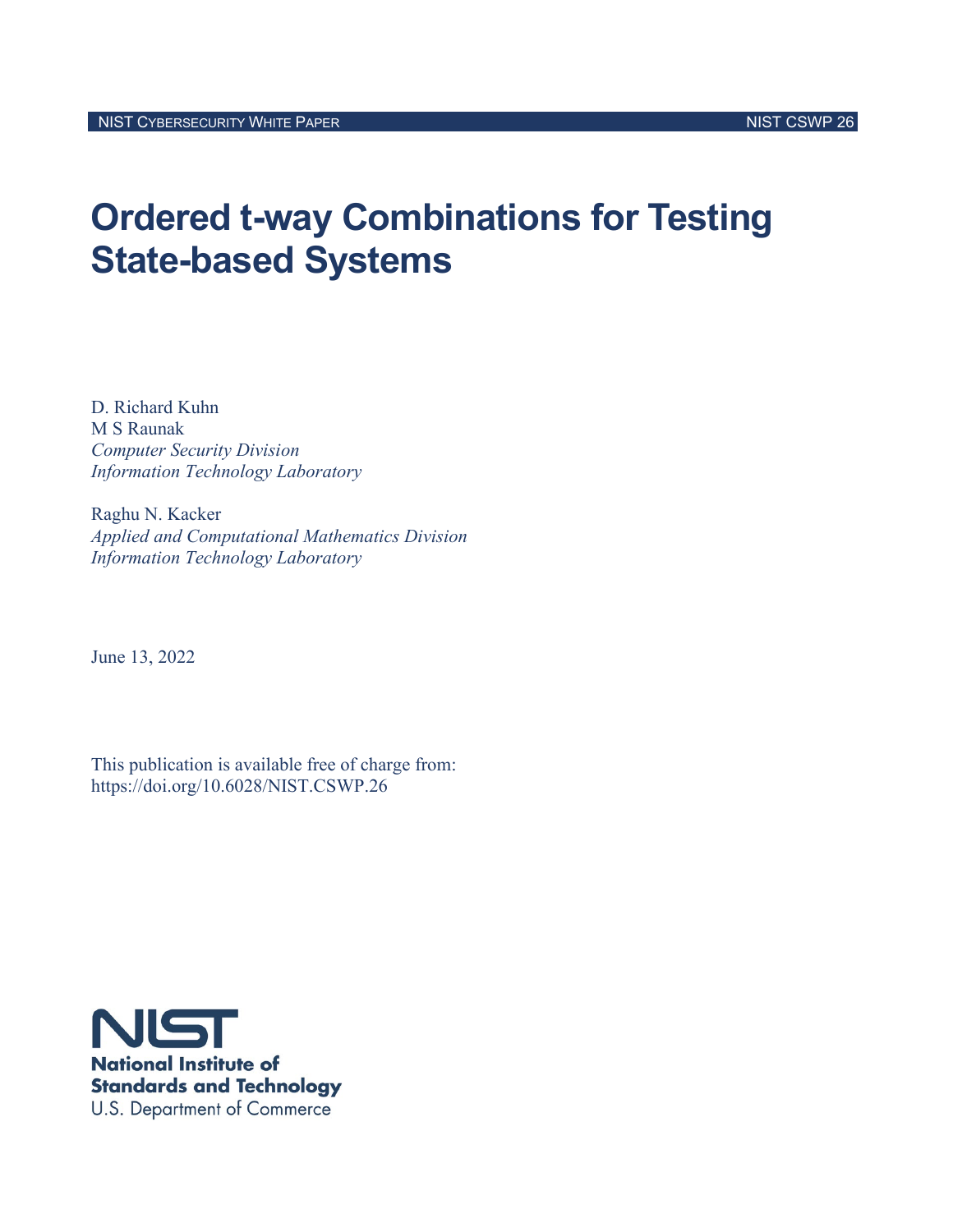## **Abstract**

Fault detection often depends on the specific order of inputs that establish states which eventually lead to a failure. However, beyond basic structural coverage metrics, it is often difficult to determine if code has been exercised sufficiently to ensure confidence in its functions. Measures are needed to ensure that relevant combinations of input values have been tested with adequate diversity of ordering to ensure correct operation. Combinatorial testing and combinatorial coverage measures have been applied to many types of applications but have some deficiencies for verifying and testing state-based systems where the response depends on both input values and the current system state. In such systems, internal states change as input values are processed. Examples include network protocols, which may be in listening, partial connection, full connection, disconnected, and many other states depending on the values of packet fields and the order of packets received. Similarly, merchant account balances in credit card systems change continuously as transactions are processed. This publication introduces a notion of ordered t-way combinations, proves a result regarding the construction of adequate blocks of test inputs, and discusses the application of the results to verify and test state-based systems.

### **Keywords**

combinatorial coverage; combinatorial methods; combinatorial testing; software testing; structural coverage; test coverage.

## **Disclaimer**

Any mention of commercial products or reference to commercial organizations is for information only; it does not imply recommendation or endorsement by NIST, nor does it imply that the products mentioned are necessarily the best available for the purpose.

## **Additional Information**

For additional information on NIST's Cybersecurity programs, projects and publications, visit th[e Computer](https://csrc.nist.gov/)  [Security Resource Center.](https://csrc.nist.gov/) Information on other efforts at [NIST](https://www.nist.gov/) and in the [Information Technology Laboratory](https://www.nist.gov/itl) (ITL) is also available.

#### **Submit comments on this publication to:** cfdwp@nist.gov

National Institute of Standards and Technology Attn: Computer Security Division, Information Technology Laboratory 100 Bureau Drive (Mail Stop 8930) Gaithersburg, MD 20899-8930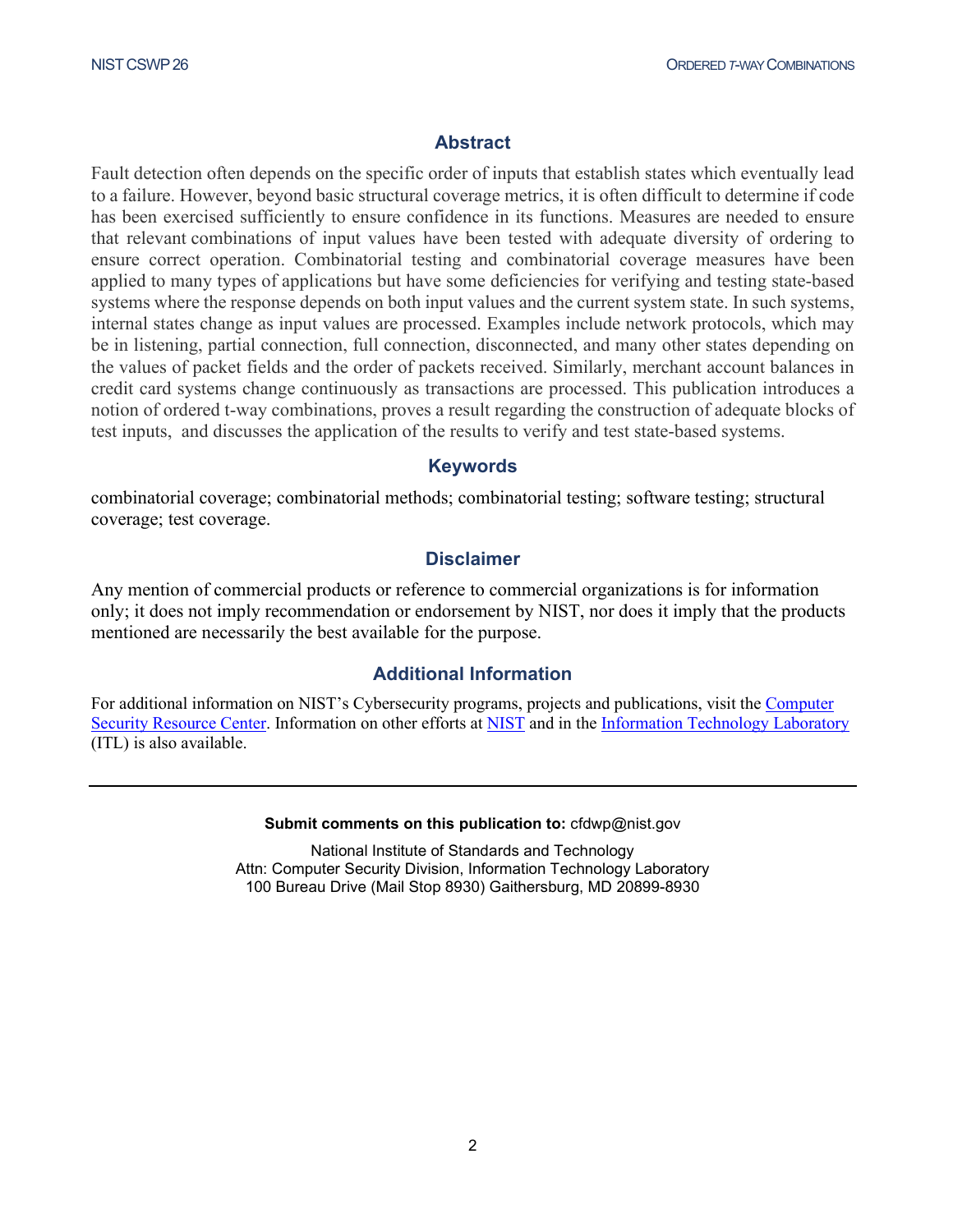#### **1 Introduction**

Vulnerability and fault detection often depend on the specific order of inputs that establish states which eventually lead to a failure. That is, many software processes are not deterministic functions where an input produces the same output whenever the process is invoked irrespective of previous invocations. This is particularly true of real-time systems, which are designed to run continuously, maintain states, and respond to a changing series of inputs. Such systems are typically driven by a loop function that accepts input values, processes and responds to those inputs, and updates its current state. Examples include network protocols and data servers. The system state may change, depending on input, and the system may subsequently respond differently to the same input. That is, the response of the process to a particular set of input values may depend on its current state, such as whether a communication protocol is in a listen or connection-open state. The current state depends on the order of input values that were contained in previously received packets. The same sort of statedependent behavior occurs in many other types of systems as well.

Ensuring that inputs and system states in testing are sufficiently representative of what will be encountered in practice is critical to any form of effective software testing. The common practice for evaluating how thoroughly software has been tested is by using some sort of structural coverage metrics, such as statement coverage, branch coverage, or MC/DC coverage [\[13\] .](#page-8-0) Test cases selected using only structural coverage criteria are often not very effective as they are not designed to include corner cases with specific combinations of input values that may cause a failure. Looking beyond these commonly used metrics, it is often difficult to determine if the code has been adequately tested and even more difficult to ensure that a sufficient diversity of inputs has been achieved. This is particularly true of assertion-based testing or runtime verification, where program states and properties are monitored to verify correct processing. For runtime assertions to discover bugs, the software needs to be exercised with a set of values in a particular order that leads to the failure. Consequently, for strong software assurance, measures are needed to verify that *combinations of input values* and *combinations of input orders* in a test suite are sufficient.

Combinatorial coverage measures provide an effective method for quantifying the thoroughness of test input values [\[26\] .](#page-9-0) A number of measures have been defined for the coverage of (static) input value combinations. For example, with four binary variables, there are a total of  $2^2 * C(4,2) = 24$  possible settings of the four variables taken two at a time. If a test set includes tests that cover 19 of the 24, the simple combinatorial coverage is  $19/24 = 0.79$ . These measures quantify the degree to which input values cover the potential space of parameter value combinations without regard for the *order* in which these inputs occur in a test set or in normal operations. However, if a system state is affected or determined by the order of inputs, even thorough coverage of the input space may not detect some failure conditions. Thus, it is desirable to supplement measures of input space coverage with measures of the input value combination ordering.

#### **2 Related Work**

Combinatorial aspects of input ordering have been studied in the context of *event sequences*. Sequence covering arrays (SCAs) were introduced in [\[1\]](#page-8-1) and [\[2\]](#page-8-2) and further developed in [3], [4], [5], [7], [8]  $[9]$ ,  $[10]$ , and  $[11]$ .

Definition. A *sequence covering array* [\[2\] ,](#page-8-2) SCA(*N, S, t*) is an *N* x *S* matrix where entries are from a finite set *S* of *s* symbols, such that every *t*-way permutation of symbols from *S* occurs in at least one row. The *t* symbols in the permutation are not required to be adjacent.

For example, Fig. 1 shows an *event* sequence  $a^* \rightarrow b$ \* $\rightarrow$  *c* in test 1 and an event sequence of  $d^* \rightarrow c^* \rightarrow$ *a* in test 3, where  $x \rightarrow y$  denotes *x* is eventually followed by *y*, with possible interleaving. Note that the event sequence array has *sequences of events* in each *row*. Event sequences are made up of a value in a column followed by values in columns to the right.

| Test           | p0 | p1 | p <sub>2</sub> | p3       |
|----------------|----|----|----------------|----------|
|                | c  | d  |                | ¢        |
| $\overline{2}$ | b  | a  | C              | d        |
| $\overline{3}$ | b  | d  | C              | $\alpha$ |
| 4              | C  | a  | b              | d        |
| 5              | C  | d  | b              | a        |
| 6              | d  | a  | C              | b        |
| r.             | ┍  |    |                |          |

Fig. 1. Event sequence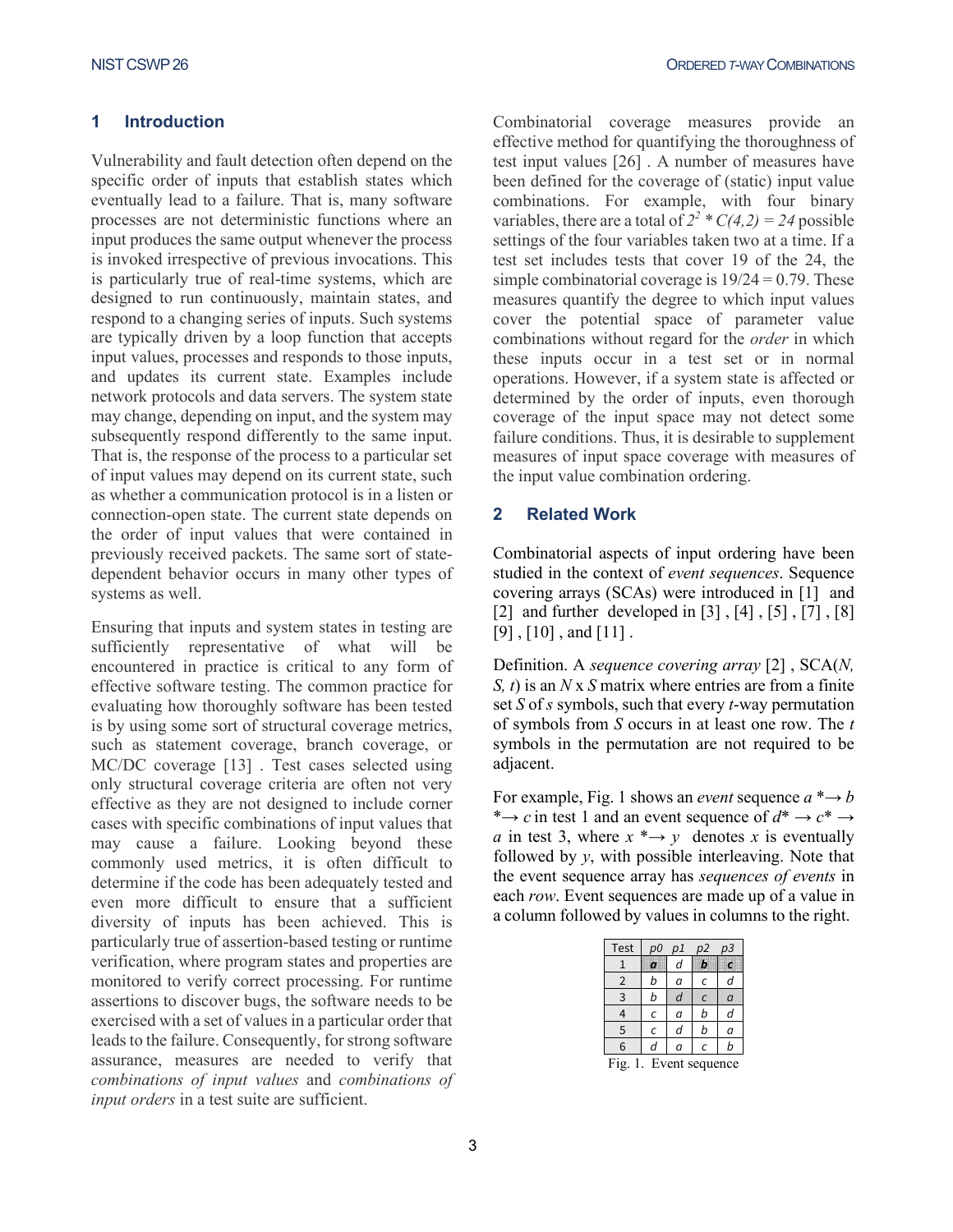Combinatorial testing with constraints on the order in which values and combinations are applied in tests was analyzed extensively in [\[5\] .](#page-8-5) Extended covering arrays that consider the sequence of values in each test were defined in [\[6\] .](#page-8-11) Combination sequences were studied in [\[20\] ,](#page-9-1) combining configuration and the order of combinations while also considering constraints. Another structure defined as a sequence covering array of *t*-way combinations has been termed a multi-valued sequence covering array, introduced in [\[25\] .](#page-9-2)

#### **3 Ordered Combination Covering**

A combination order is different from an event sequence. As noted in the previous section, an event sequence is a possibly interleaved sequence of symbols in a single row of a test array. A combination order, as defined below, is across multiple rows, given in the order in which tests will be executed. A *t*-way permutation of symbols is referred to as a *t-way order*, which will be called a *t*-order for brevity. The *t* events in the order may be interleaved with others (i.e., the order  $a \rightarrow b \rightarrow c$  covers three 2-event orders: *a* followed by *b* and *b* followed by *c*, and *a*  followed by *c*). Denoting event *a* eventually followed by event *b*, possibly with other events interleaved, is written as  $a^*{\rightarrow}b$ .

Consider the notion of an *s*-order of *t*-way combinations of the input parameters as a series of rows of test data that contain a particular set of t-way combinations in a specified order, with possibly interleaved rows.

**Definition 1.** The notation  $a^* \rightarrow b$  denotes the presence of combination *a* eventually followed by combination *b*, possibly with other rows interleaved. A combination order  $c_1 \rightarrow c_2 \rightarrow \cdots \rightarrow c_s$  of *s* sequence of *t*-way combinations, abbreviated *s*-order, is a set of *t*-way combinations in *s* rows. Each *ci* is a *t*-way combination of parameter values.

**Example.** Fig. 2 shows *combination* order  $p_0p_1 = ad$ \* $\rightarrow$  *p*<sub>0</sub> $p_3 = ba$  \* $\rightarrow$  *p*<sub>1</sub> $p_3 = ab$ , which is a 3-order of 2way combinations*.* Thus, the term *ordered combinations* refers to combinations in a row followed by combinations in rows below.

| Test                         | p0 | p1 | p2 | p3 |
|------------------------------|----|----|----|----|
|                              | ō. | n  | b  | Ċ  |
| $\overline{2}$               | b  | a  | C  | d  |
| 3                            | b  | d  | C  | ä  |
|                              | C  | a  | b  | d  |
| 5                            | C  | d  | b  | a  |
| $6\phantom{1}6$              | d  | Ø. | Ċ  | h  |
| Fig. 2. Ordered combinations |    |    |    |    |

When all *s*-orders of *t*-way combinations of the input parameters have been covered, it is referred to as an *ordered combination cover* (OCC)*.* For the OCCs, the combination orders are treated across rows (i.e., a combination in a row followed by combinations in rows below). A t-way combination occurs in some row and is eventually followed by other t-way combinations in other rows. For three Boolean parameters *a, b, c* in Fig. 3, *ab*=00 is followed by *ab*=10 *ab*=00 *ac*=11 *ac*=01 *bc*=01 (*ac*=01 and *bc*=01 are also followed by this group).

|               | $\alpha$ | $\bullet$ |  |
|---------------|----------|-----------|--|
|               |          |           |  |
|               |          |           |  |
|               |          |           |  |
| ◠<br>$\cdots$ |          |           |  |

Fig 3. Ordered combinations of parameter values

Combinations of parameter values such as this can be significant in protocol verification and testing, such as with combinations of values in each packet affecting the state where later packets produce different responses depending on the state that resulted from previous packet orders.

**Definition 2.** An *ordered combination cover*, OCC(*N,s,t,p,v*), covers all *s*-orders of *t*-way combinations of the *v* values of *p* parameters, where *t* is the number of parameters in combinations and *s* is the number of combinations in an ordered series. Permutations of parameter value combinations may appear multiple times in a combination order. For example, a particular 2-order of 2-way combinations may be  $(p_1p_2 = 01)$  \* $\rightarrow$   $(p_2p_4 = 11)$ .

The utility of combination order covering can be illustrated with an example. Consider the covering array in Fig. 4, which includes all 2-way combinations of four Boolean variables.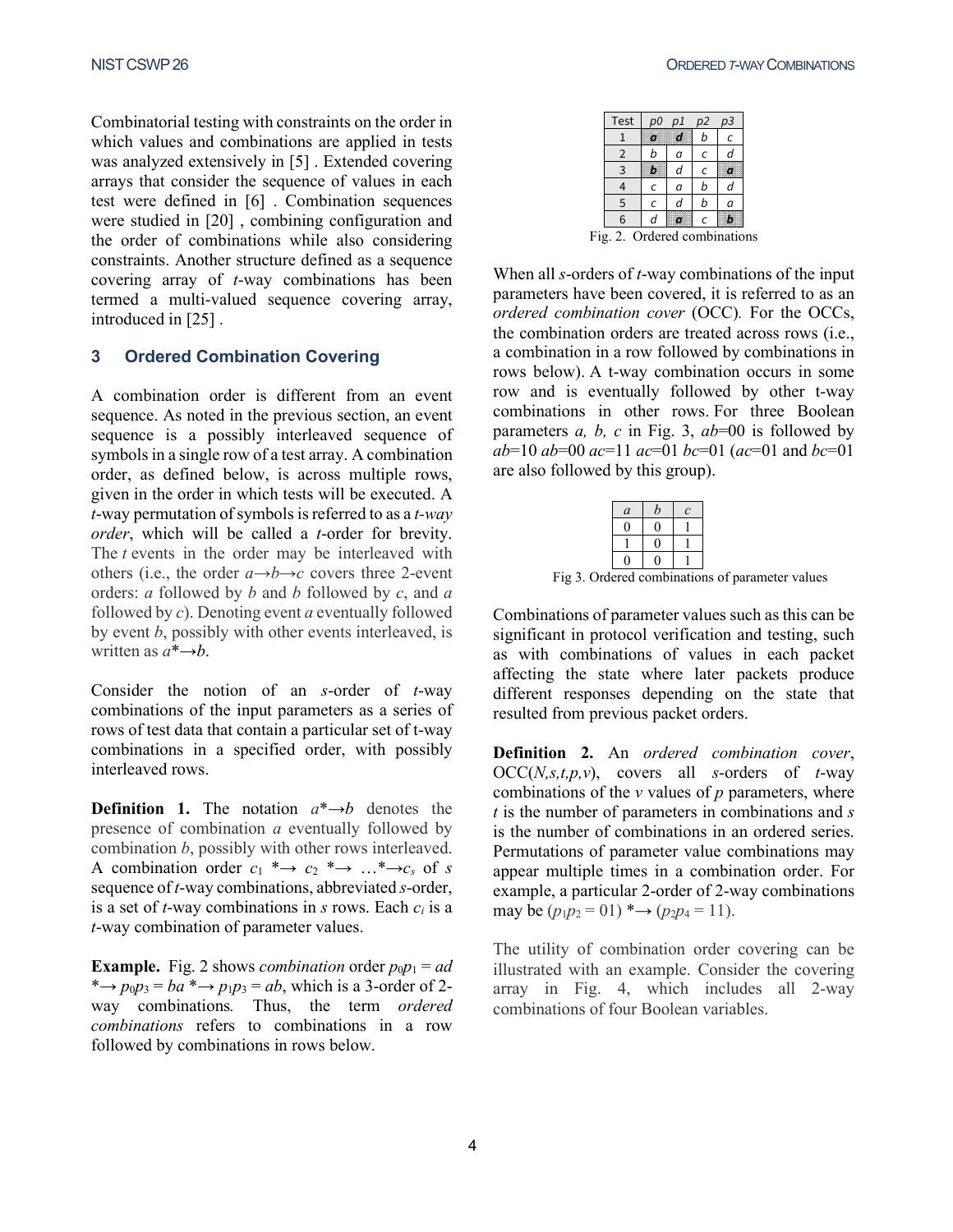| Test | $p_1$ | p <sub>2</sub> | p <sub>3</sub> | p <sub>4</sub> |
|------|-------|----------------|----------------|----------------|
|      |       |                |                |                |
| 2    |       |                | በ              |                |
| 3    |       |                | በ              |                |
| 4    |       |                |                |                |
| 5    |       |                | n              |                |
| 6    |       |                |                |                |

Fig. 4. 2-way covering array of Boolean variables.

Suppose these six tests are applied to the system modeled with a finite state machine diagram in Fig. 5, and tests are run in the order 1..6. If condition  $A =$ " $p_1 \wedge p_2$ " and condition B = " $p_1 \wedge \neg p_2$ ", then the error in state 2 will not be discovered. The system returns to state 0 for tests 1 through 3, then enters state 1 with test 4 and moves to state 3 with test 5. Because the test array does not include the ordered combinations  $p_1$ ,  $p_2 = 11$  \* $\rightarrow$   $p_1$ ,  $p_2 = 10$ , the error is not exposed. However, if the tests are run in the order [1, 2, 4, 3, 5, 6], then the error in state 2 will be discovered because the third test (row 4 in Fig. 4) leads to state 1, the fourth test (row 3) causes condition B to evaluate to true, and the system enters state 2, exposing the error.



Fig. 5. Example Finite State Machine.

Note that the definition includes the repetition of a value combination in the OCC. The possibility of repeated occurrences of a value combination in an order is allowed based on the assumption that a particular combination may occur in multiple tests, and this sequence may be relevant to the system or software under test (SUT). For example, a function call to create a new file 'f1' followed by a duplicate call to create 'f1' may trigger some behavior other than an expected error message. So the 3-way combination (create, f1, 256) may be desirable to include more than once in a series of test inputs.

Returning to the example in Fig. 4 and Fig. 5, suppose that a file system is being tested, where  $p_1$  is *function* with values  ${0 = \text{read}, 1 = \text{write}}$ , and  $p_2$  is *rewind*, which indicates if the pointer to the starting block is reset to 0  $(0 = \text{start from last position}, 1 =$ start from block  $0$ . A read or write test processes from the starting block indicated by  $p_2$  and continues to the end of the file. So tests 1 to 4 represent 'read from last read position,' 'read from start,' 'write from last write position,' and 'write from start.' State 1 is entered when the file is filled by writing to the end after rewinding to start. The failure represented by state 2 is only exposed when a write is attempted on a file starting from the end. Then, as noted previously, running tests in the order 1..6 will not detect the error. However, when test 4 is run before test 3, the error will be detected because a write is attempted from the last position (end of file), as indicated by the value of  $p_2$ .

When tests are executed in sequence with each individual *t-way* combination considered an event, an order of *t-*way combinations containing *s* combinations input in sequence with possible interleaving is an *s*-sequence of *t-*way combinations. For example, a 2-sequence of 3-way combinations could be

$$
abd = 001 \rightarrow bcd = 100,
$$

and a 3-sequence of 2-way combinations could be

$$
bc = 01 \xrightarrow{\ast} ad = 11 \xrightarrow{\ast} bc = 10.
$$

An OCC covers all *s-*sequences of *t*-way combinations of the *v* values of the *p* parameters. Because a *t*-tuple is included *s*times in an *s-*sequence, and the number of *t*-way combinations of *p* parameters is  $C(p,t)$ , for  $v^t$  settings of each combination, the total number of combination sequence tuples to be covered is

$$
(vtC(p,t))s.
$$
 (1)

The number of combination sequences to be covered grows rapidly with *s* and *t*, so methods for the efficient construction of OCCs are of interest.

*Example.* Fig. 6 shows a test array that covers all 2way combinations of values for four parameters, as well as all 2-sequences of 2-way parameter combinations.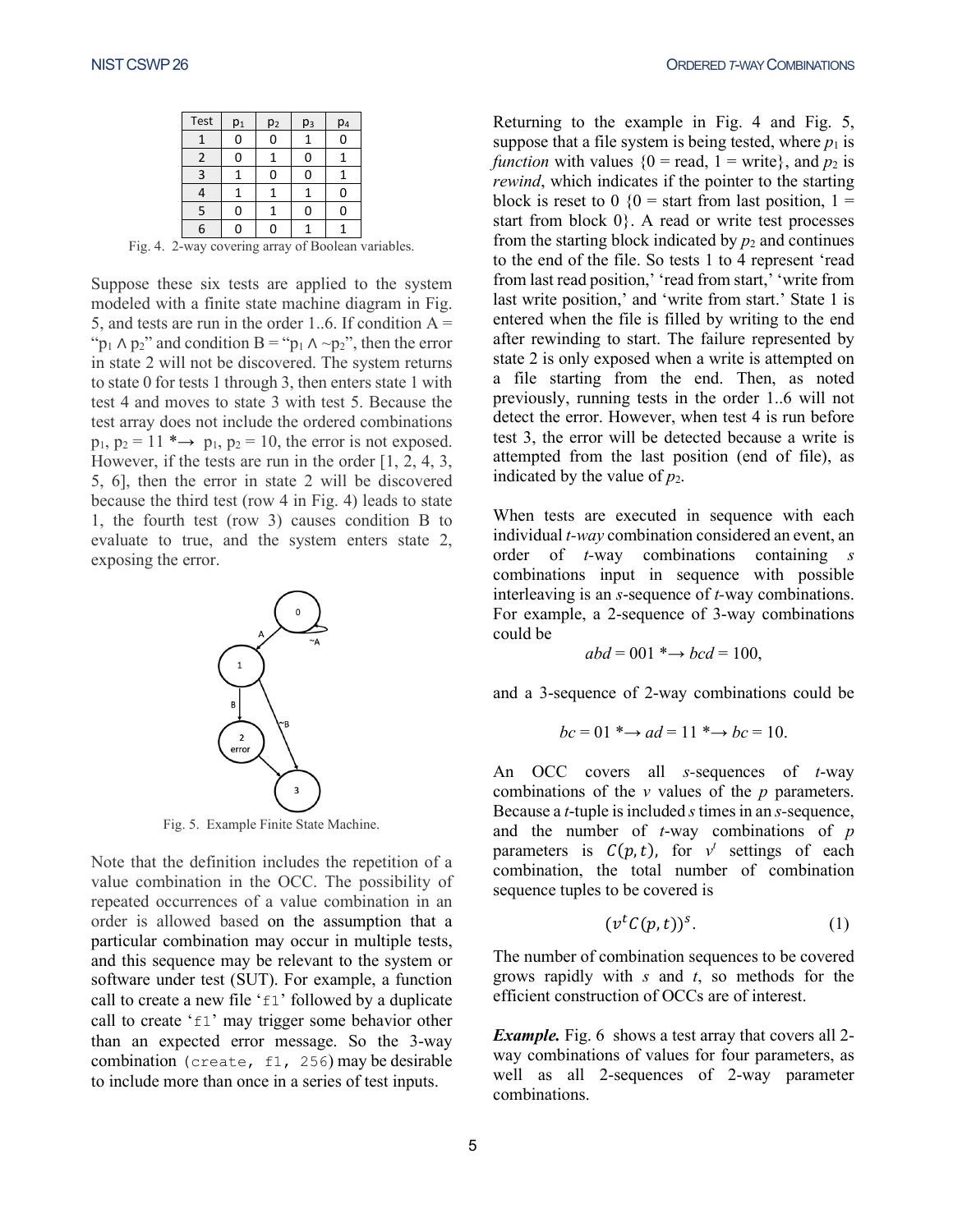|                 | p <sub>1</sub>          | p <sub>2</sub>          | pз                      | p <sub>4</sub>          |
|-----------------|-------------------------|-------------------------|-------------------------|-------------------------|
| $\mathbf{1}$    | $\overline{1}$          | 1                       | $\overline{1}$          | 0                       |
| $\overline{2}$  | $\overline{\mathbf{0}}$ | $\overline{\mathbf{0}}$ | $\overline{0}$          | $\overline{0}$          |
| 3               | $\mathbf{1}$            | $\overline{1}$          | $\overline{\mathbf{0}}$ | 1                       |
| $\frac{1}{4}$   | $\overline{0}$          | $\overline{0}$          | $\overline{\mathbf{1}}$ | $\overline{1}$          |
| 5               | $\mathbf{1}$            | $\mathbf{1}$            | $\overline{0}$          | $\overline{\mathbf{0}}$ |
| $\frac{1}{6}$   | $\mathbf{1}$            | $\mathbf{1}$            | $\mathbf{1}$            | $\overline{1}$          |
| $\overline{7}$  | $\overline{0}$          | $\mathbf{1}$            | $\overline{\mathbf{1}}$ | $\overline{0}$          |
| 8               | 0                       | 1                       | $\mathbf{1}$            | $\mathbf{O}$            |
| 9               | $\mathbf 0$             | $\mathbf{1}$            | $\overline{0}$          | $\mathbf{1}$            |
| 10              | $\overline{1}$          | $\overline{1}$          | $\mathbf{1}$            | $\overline{\mathbf{1}}$ |
| 11              | $\overline{1}$          | $\overline{0}$          | $\overline{1}$          | $\overline{0}$          |
| 12              | $\mathbf{1}$            | $\mathbf{1}$            | $\mathbf 0$             | $\mathbf{1}$            |
| 13              | $\overline{0}$          | $\overline{1}$          | $\mathbf{1}$            | $\mathbf{1}$            |
| 14              | 0                       | $\overline{0}$          | $\overline{0}$          | $\overline{0}$          |
| $\overline{15}$ | $\overline{0}$          | $\overline{0}$          | $\overline{0}$          | $\frac{1}{r}$           |
| 16              | 0                       | $\mathbf{0}$            | $\mathbf{1}$            | $\overline{0}$          |
| 17              | $\overline{1}$          | $\mathbf 1$             | $\mathbf{1}$            | 0                       |
| 18              | $\overline{0}$          | $\overline{1}$          | $\overline{0}$          | $\overline{1}$          |
| 19              | $\mathbf{1}$            | $\mathbf{1}$            | $\mathbf{1}$            | $\overline{0}$          |
| 20              | $\overline{1}$          | $\overline{0}$          | $\overline{1}$          | $\overline{1}$          |

Fig.6. Tests for four parameters, OCC(20,2,4,2)

That is, the test array includes every solution of  $(p_w p_x)$  $= v_1v_2$   $* \rightarrow (p_v p_z = v_1v_2)$ , of which there are  $(C(4,2)x 2^2)^2$ = 576 instances. For example, each of the four possible settings of  $p_1p_2$  is followed by each of the four possible settings of *p*3*p*<sup>4</sup> somewhere in the table (distinguished by color). That is,  $(p_1p_2 = 11)$  in line 1 is followed by  $(p_3p_4 = 01)$ ,  $(p_3p_4 = 01)$ ,  $(p_3p_4 = 01)$ 11),  $(p_3p_4 = 00)$ ,  $(p_3p_4 = 10)$  in lines 3, 4, 5, and 7, respectively, highlighted in yellow (also for  $(p_1p_2 =$ 00)). Sequences for  $(p_1p_2 = 01)$  are shown in green, plus line 14, which provides a  $(p_3p_4 = 00)$  for both  $(p_1p_2 = 01)$  and  $(p_1p_2 = 10)$ . Sequences for  $(p_1p_2 = 10)$ are highlighted in blue.

## 3.1 Combination Sequence Covering Arrays in Testing

As seen in Fig. 6, the numbers of combination sequences to be covered will become very large with realistic testing problems as a result of the exponents in expression (1). Consequently, measuring combination sequence coverage can be inefficient and resource intensive. Fortunately, the problem of ensuring combination sequence coverage can be reduced to ensuring coverage of *t*-way covering arrays, as shown in the following proof. Checking that a test array is a covering array can be done efficiently, making it practical to ensure s-sequences of *t*-way combinations in large-scale testing.

*Theorem:* A test set covers *s*-orders of *t*-way combinations if and only if it includes an ordered series containing a total of *s* covering arrays, each of strength *t*.

*Proof:* From Definition 2, a sufficient process for generating an *s*-order *t*-way OCC is to concatenate *s*  covering arrays of strength *t*, as shown below in Fig. 7. Because a covering array includes every *t*-way combination, any order of at least *s* combinations will occur by taking the rows of *s* covering arrays from CA1, CA2, …, CAs., where CA*<sup>i</sup>* are *t*-way covering arrays. Clearly, for any *s*-order of *s* combinations, *c*<sup>1</sup> \* $\rightarrow$  *c*<sub>2</sub> \* $\rightarrow$  ...\* $\rightarrow$ *c<sub>s</sub>*, *c*<sub>1</sub> must be present in CA<sub>1</sub>, *c*<sub>2</sub> in  $CA<sub>2</sub>$ , etc. because they cover all *t*-way value combinations by definition, giving the required order.



Fig.7. OCC constructed from covering arrays.

To show necessity, consider a series of rows in a test array. There must be at least one combination order that can only exist if the test array can be divided into subarrays, each of which is a covering array. Each row covers some number of *t*-way combinations. For each row, add the combinations covered to a set, and continue adding non-covered combinations from each successive row. Eventually, a row will be reached that covers the last remaining previously uncovered combinations. Label these previously uncovered combinations  $A_1$  ...  $A_2$  ...  $A_k$  and the row containing these combinations as row *i*.  $A_1 \dots A_2 \dots A_k$ do not occur in any row prior to row *i*. The subarray of rows from the first row to and including row *i* forms a covering array that will be labeled  $CA<sub>1</sub>$ . With the inclusion of row  $i$ ,  $CA<sub>1</sub>$  includes all  $t$ -way combinations, so it is a *t*-way covering array.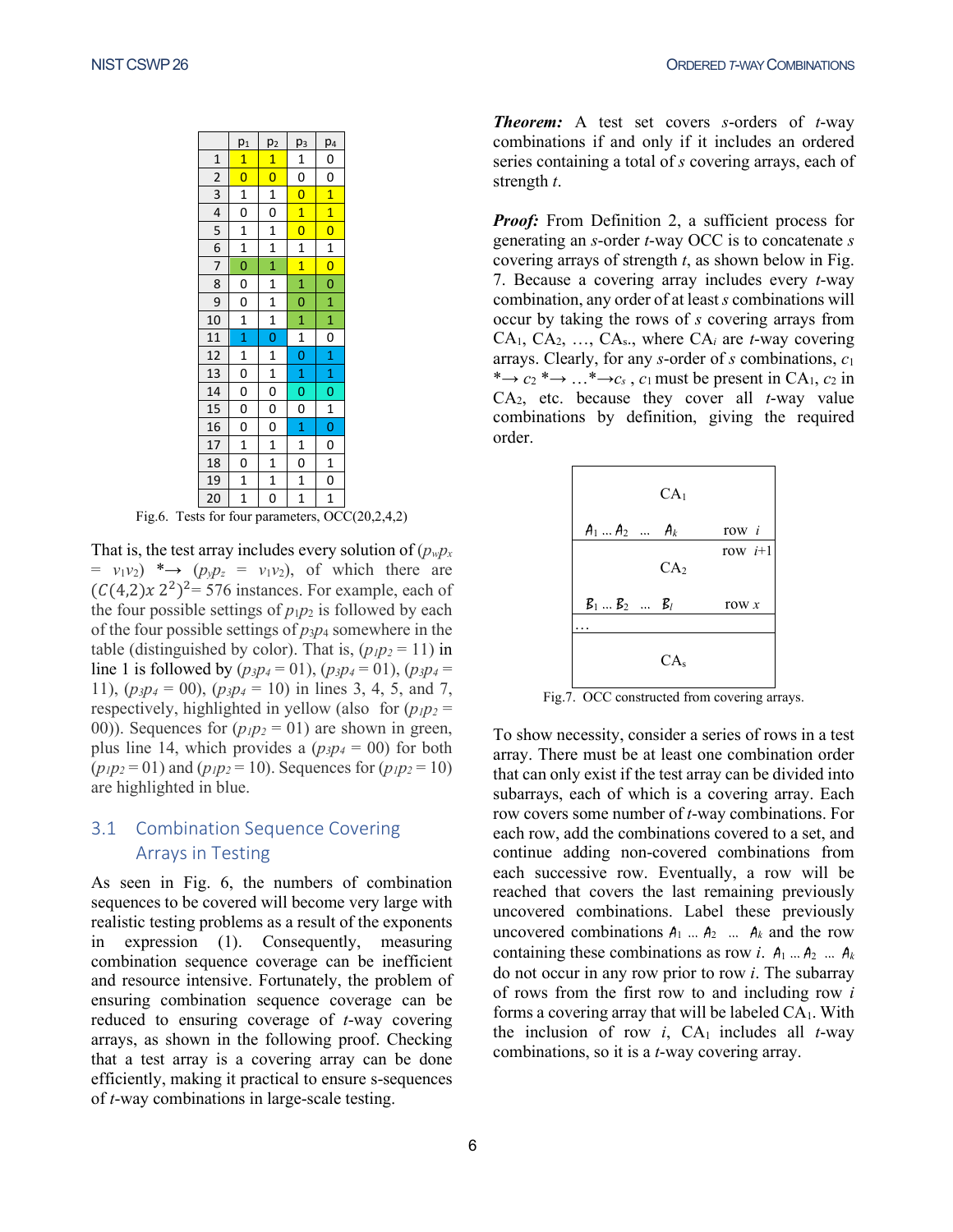At row *i*+1, start a new set of combinations covered in rows *i*+1 and following rows. Continue adding combinations covered in each successive row until a row is reached that covers the last remaining previously uncovered combinations after row *i*+1. Label these previously uncovered combinations  $\mathcal{B}_1$  ...  $\mathcal{B}_2$  ...  $\mathcal{B}_l$  and the row containing these combinations as row  $x$ .  $B_1$  ...  $B_2$  ...  $B_l$  do not occur in any row after row *i* and prior to row *x*. The subarray beginning with row *i*+1 and ending with row *x* forms a covering array that will be labeled  $CA_2$ .  $CA_2$  includes all *t*-way combinations, with the inclusion of row *x*, so it is a *t*way covering array. Any combination in  $A_1$  ...  $A_2$  ...  $A_k$ must be followed by any *t-*way combination in some row of CA<sub>2</sub>.

Note that any 2-order  $c_1 \rightarrow c_2$  where  $c_1$  is one of  $A_i$ and  $c_2$  is one of  $\mathcal{E}$ : could not have been covered until row *x* of  $CA_2$  because the  $\beta$  tuples are those that had not been covered in CA2 before row *x* (and after row *i*). Assume that  $c_1 \rightarrow c_2$  is covered before row *x* in the combined array  $CA_1 \parallel CA_2$ . Since  $c_2$  is not in subarray  $CA_2$  before row  $x$ , it must be in subarray CA<sub>1</sub>. However,  $c_1$  is in the last row of CA<sub>1</sub>, so  $c_2$  must be in a row of  $CA<sub>1</sub>$  following the last row of  $CA<sub>1</sub>$ , which is a contradiction.

Therefore  $c_1$  \* $\rightarrow$   $c_2$  can be covered only if CA<sub>1</sub> and  $CA<sub>2</sub>$  are covering arrays. Continuing in this manner shows that orders of *s* combinations of strength *t* can be covered only if the subarrays of the set of test rows form *s* covering arrays (*end proof*).

*Example.* Fig. 8 shows the concatenation of two 2 way covering arrays for four binary parameters. Any 2-order of 2-way combinations occurs somewhere in the rows of Fig. 6. For example,  $(p_1p_2 = 10)$  (row 3) is followed by  $p_1p_3 = 00, 01, 10, 11$  in rows 5, 6, 9, and 4, respectively. If row 12 is removed, there must be at least one combination order  $c_1 \rightarrow c_2$  where  $c_2$  $= (p_3p_4 = 11)$  that is not covered because  $(p_3p_4 = 11)$ is covered only in the last row of  $CA<sub>1</sub>$  and  $CA<sub>2</sub>$  (row 12). Removing row 12 would result in losing  $(p_3p_4 =$  $11)$  \* $\rightarrow$  ( $p_3p_4$  = 11). Similarly, ( $p_1p_4$  = 10) is covered only in the third-to-last row (row 10) of  $CA<sub>1</sub>$  and  $CA<sub>2</sub>$ , so there must be at least one combination order  $c_1$  \*  $\rightarrow$  $c_2$  where  $c_2 = (p_1p_4 = 10)$  that is not covered if row 10 is removed. Removing row 10 would result in losing  $(p_1p_3 = 11)$  \* $\rightarrow$   $(p_1p_4 = 10)$ ,  $(p_3p_4 = 00)$  \* $\rightarrow$   $(p_1p_4 =$ 10), and others.

The practical utility of this result is that it shows one can efficiently produce tests that cover all orders of *t*way combinations up to any necessary order length by concatenating *t*-way covering arrays. It also shows that the minimum size of the OCC is determined by the minimum size of the relevant *t*-way covering arrays. From a testing perspective, producing full coverage of *t*-way combinations in *s* length orders makes it possible to detect faults that are only detectable when a system is in a particular state that can only be reached by an order of input combinations.

|                                            | p1          | p2           | p3          | p4             |
|--------------------------------------------|-------------|--------------|-------------|----------------|
| $\mathbf{1}$                               | 0           | 0            | 1           | 0              |
| $\overline{\mathbf{c}}$                    | 0           | 1            | 0           | $\mathbf{1}$   |
| $\overline{3}$                             | 1           | 0            | 0           | $\mathbf{1}$   |
| $\overline{\mathbf{r}}$                    | $\mathbf 1$ | $\mathbf 1$  | $\mathbf 1$ | $\overline{0}$ |
| 5                                          | 0           | $\mathbf{1}$ | 0           | 0              |
| $\overline{6}$                             | 0           | 0            | $\mathbf 1$ | $\mathbf{1}$   |
| 7                                          | 0           | 0            | 1           | 0              |
| 8                                          | 0           | $\mathbf 1$  | 0           | $\mathbf{1}$   |
| 9                                          | $\mathbf 1$ | 0            | 0           | $\mathbf{1}$   |
| 10                                         | 1           | $\mathbf{1}$ | $\mathbf 1$ | $\mathbf 0$    |
| 11                                         | 0           | $\mathbf{1}$ | 0           | 0              |
| 12                                         | 0           | 0            | 1           | 1              |
| z.<br>$T_{\text{true}}$<br>1. مه.<br>$+ -$ |             |              |             |                |

Fig. 8. Two concatenated covering arrays.

This result can also be useful for runtime verification, assertion monitoring, and other methods that rely on checking program properties and states as code is executed. If inputs are monitored and recorded, then it is possible to verify whether a covering array series of desired length has been applied in testing. The system should run long enough to enter all major states and allow detection of errors that occur only in particular states. The use of covering arrays gives stronger assurance that relevant states have been reached, as program states depend on the order of inputs, and the coverage of input value combinations can be measured.

## 3.2 Combination Order Coverage Measurement

A combination order tool for OCCs, Corder, has been developed, allowing for the order coverage of any test set to be measured. It may also be used in generating OCCs using random test generation, measuring coverage, and extending the test array until sufficient coverage is achieved.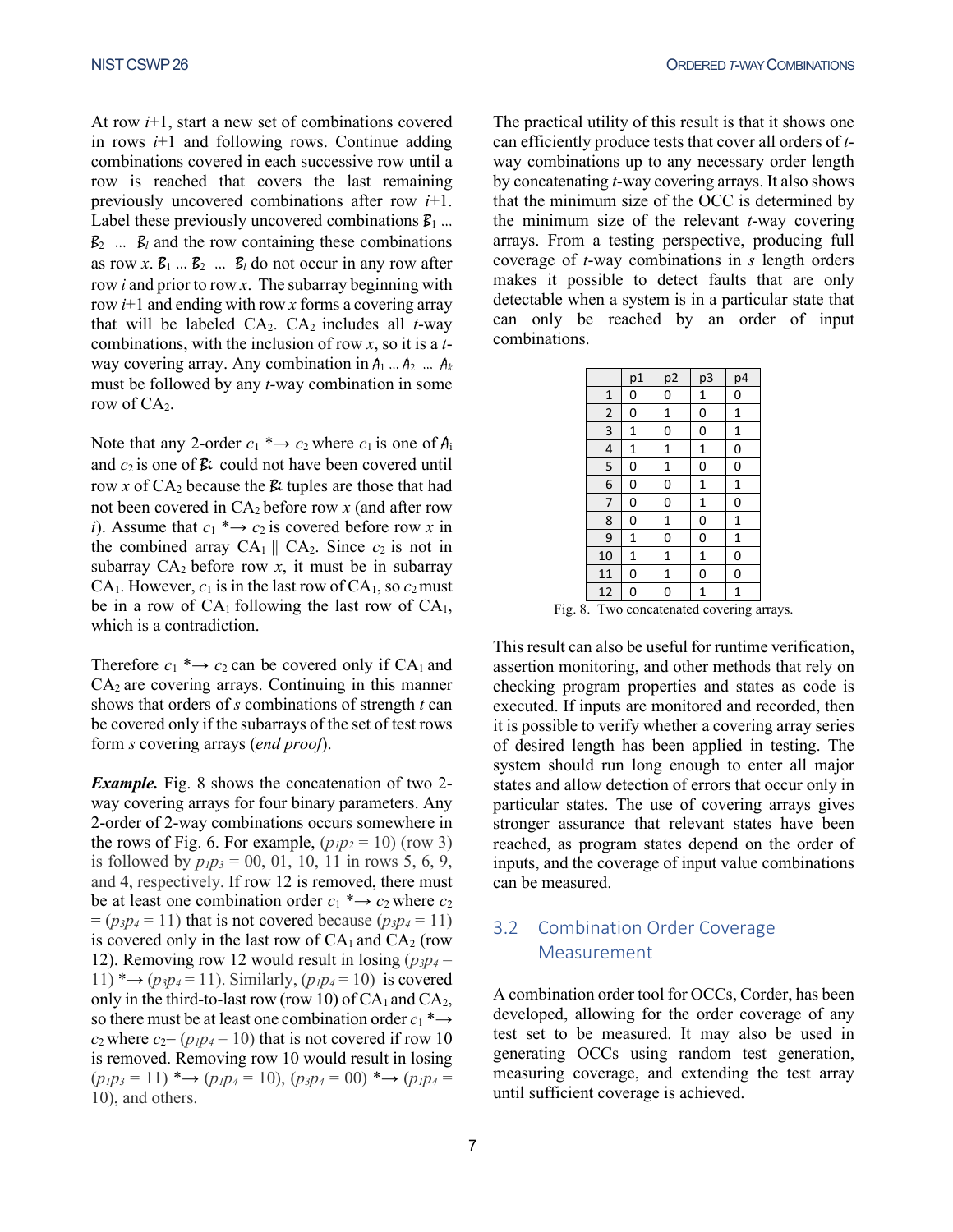In its current form, the tool assumes that all single values of input variables have been included in the input test array and computes  $t$ -way coverage for  $t =$ 2..4 in the same manner as the CCM tool for combination coverage [\[26\] .](#page-9-0) This is referred to in the output report as *static* coverage and measures the coverage of combinations in each row of the array where any t-way covering array will have 100 % coverage of t-way combinations. A second output provides coverage, referred to as *dynamic*, of *s-*orders of *t*-way combinations in the test array.

For example, the test array in Fig. 9 (a) shows 12 tests with four binary parameters or variables. If these are executed in order, the first test includes  $C(4,2) = 6$ events defined as 2-way combinations:  $ab = 00$ ,  $ac =$ 01,  $ad = 00$ ,  $bc = 01$ ,  $bd = 00$ , and  $cd = 10$ . For 2orders containing ab, there are four possible settings of *ab*. Each of these may followed by value combinations of *ab*, *ac*, *ad*, *bc*, *bd*, and *cd*. Completely covering all 2-way 2-orders (i.e., orders of length 2 of 2-way combinations) would produce 4 \*  $C(4,2)$  \* 4 \*  $C(4,2)$  orders. One can measure the degree to which these orders are covered and output any missing orders, as shown in Fig. 4(b). Note that  $ab = 11$  is followed by  $cd = 01$  and  $cd = 10$ , but  $cd =$ 00 and  $cd = 11$  do not follow  $ab = 11$  in the test series, as shown in Fig  $5(c)$ , which shows <parameter numbers> : <order> → <parameter numbers> : <order> for 2-way orders.



Fig. 9 Missing combination orders

Fig. 8 illustrates the output of the Corder tool for the matrix shown in Fig. 4. Basic static coverage measures are shown in the top half of the results to provide an overview of input space coverage. For more detailed data on input space coverage, the CCM

tool measuring combination coverage can be used [26]. An example is shown in Fig. 11 for a larger, more realistic array of 10 parameters with 6 values each in a file of 263 tests.

| $file = t9.csv$               | Nvars: 4<br>Nrows:              | 12                      |
|-------------------------------|---------------------------------|-------------------------|
| Static - input space coverage |                                 |                         |
| t                             | covered                         | max possible (coverage) |
| 11                            | 8 <sub>1</sub>                  | 81<br>1,00001           |
| 21                            | 241                             | 241<br>1.0000           |
| 31                            | 221                             | 0.68751<br>321          |
| 4                             | 61                              | 161<br>0.37501          |
|                               |                                 |                         |
| Dynamic - order coverage      |                                 |                         |
|                               | covered                         | max possible (coverage) |
| $1$ -way  <br>$2 - \sec$      | 64<br>$\mathbf{I}$              | 64<br>1.00001           |
| $3 -$ seq  <br>$1$ -way       | 512<br>$\overline{\phantom{0}}$ | $512$ $\pm$<br>1.00001  |
| $2 - \sec$<br>$2 - way$       | $553$                           | 576   0.9601            |
| $3 -$ seq  <br>$2 - way$      | 11,069<br>- 1                   | $13,824$   0.8007       |
|                               |                                 |                         |

Fig. 9. Output of Corder tool for matrix shown in Fig. 4

The Corder tool provides the following output:

- $file = input file name containing the test vectors$ to be analyzed
- *Nvars* = number of variables; each column of the input .csv file corresponds to a single variable
- $Nrows =$  number of rows of input file
- *Static-input space coverage*: coverage statistics for t-way combination coverage of the input file for levels of t specified in first column
- *Dynamic-order coverage*: coverage statistics for orders of combinations as described in this section

|                               |                          | file = $g10.6.263.csv$ Nvars: 10 Nrows: 263            |  |  |  |
|-------------------------------|--------------------------|--------------------------------------------------------|--|--|--|
| Static - input space coverage |                          |                                                        |  |  |  |
| tl                            |                          | covered   max possible   coverage                      |  |  |  |
| 1                             |                          | 60   1.0000                                            |  |  |  |
| 2                             | 1,618                    | 1,620   0.9988                                         |  |  |  |
|                               |                          | 3   18,268   25,920   0.7048                           |  |  |  |
| 4                             |                          | 50,044 272,160 0.1839                                  |  |  |  |
|                               | Dynamic - order coverage |                                                        |  |  |  |
|                               |                          | covered   max possible   coverage                      |  |  |  |
|                               |                          | 1-way   2-seq   3,600   3,600   1.0000                 |  |  |  |
|                               |                          | 1-way   3-seq   216,000   216,000   1.0000             |  |  |  |
|                               |                          | 2-way   2-seg   2,606,616   2,617,924   0.9957         |  |  |  |
|                               |                          | 2-way   3-seg   4,143,537,228   4,235,801,032   0.9782 |  |  |  |

Fig. 11. 10-parameter combination order cover measurement

It is important to understand the difference between static and dynamic coverage as defined here. Essentially, static coverage is based on the presence or absence of *t*-way settings of the input variables, and dynamic coverage refers to the coverage of possible orders of these combinations.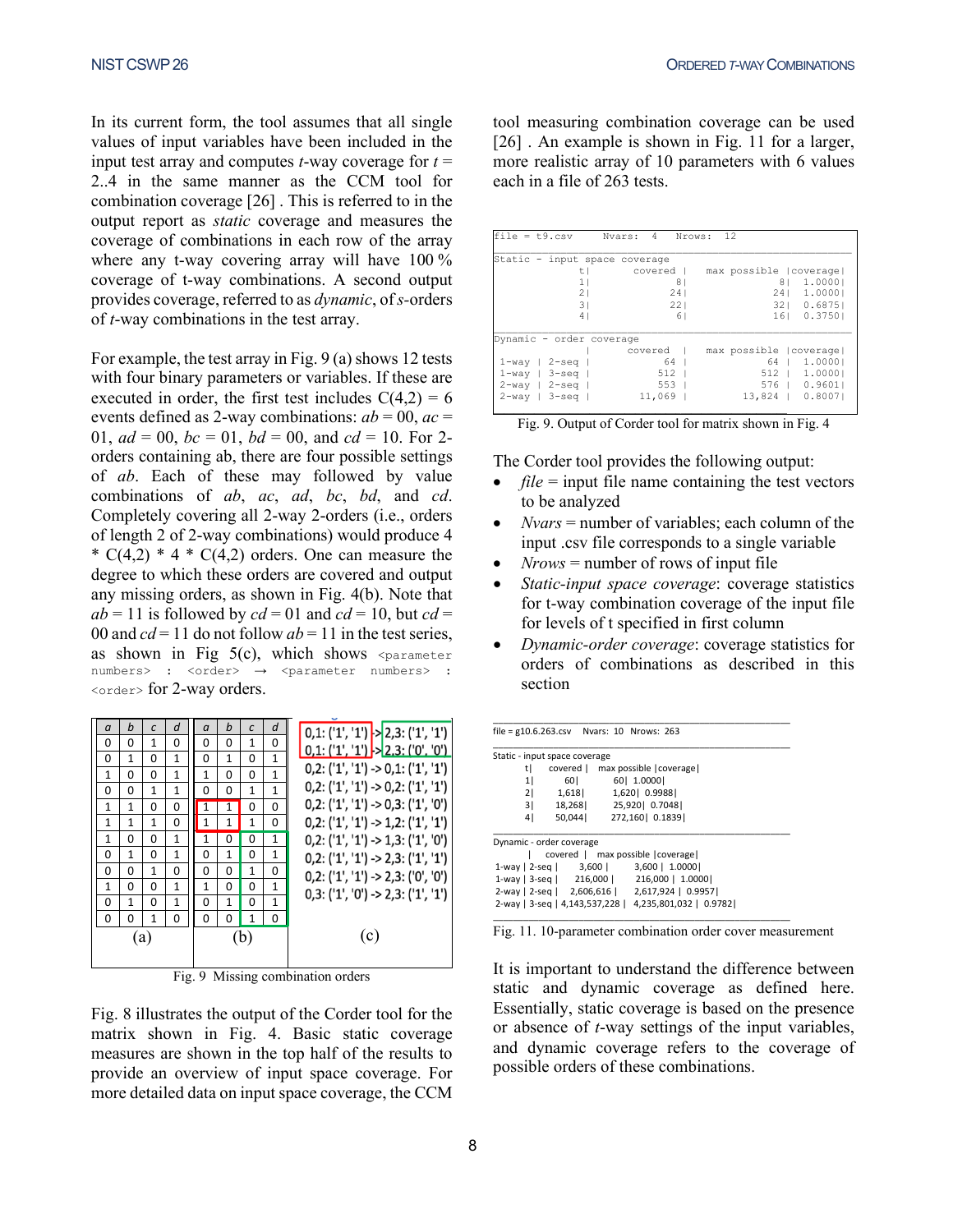Static coverage corresponds to combination coverage measures defined in [\[26\]](#page-9-0) and other publications. In this case, there are four variables with two values each, so for single-variable coverage  $(t=1)$ , there are  $4x2 = 8$  possible settings. The tool assumes that all single values of variables are included in the input file. For 2-way combinations, there are  $C(4,2) = 6$ possible combinations, each of which has  $2x^2 = 4$ possible settings, so the number of combinations to be covered is 24, all of which are covered at least once. Similarly, for 3-way combinations there are  $C(4,3) = 4$  combinations, which may have  $2x2x2 = 8$ settings for a total of 32 possible settings to be covered. Of the possible settings, there are 22 covered (for example, *abc* = 000 is missing, as is *acd*  $= 000$ ) for a coverage figure of .6875.

For dynamic coverage, the interaction strength (level of *t*) for the combinations included in orders and the number of combinations in an order need to be specified.

#### **4 Conclusions**

This report considers practical methods for testing complex orders of all t-way combinations up to some specified level of t. It is shown that the test set covers *s*-orders of *t*-way combinations if and only if it includes an ordered series of *s* covering arrays of strength *t*. This result can efficiently produce tests that cover all orders of *t*-way combinations up to any necessary order length by concatenating *t*-way covering arrays. The notion of ordered combination covers may be applied in runtime verification, assertion monitoring, and other verification and test methods that rely on checking program properties and states as code is executed.

#### **5 References**

<span id="page-8-1"></span>[1] Kuhn DR, Higdon JM. Combinatorial Testing for Event Sequences.

http://csrc.nist.gov/groups/SNS/acts/sequence\_covar rays.html, Feb 1, 2010.

<span id="page-8-2"></span>[2] Kuhn DR, Higdon JM, Lawrence JF, Kacker RN, Lei Y. Combinatorial methods for event sequence testing. 2012 IEEE Fifth International Conference on Software Testing, Verification and Validation 2012 Apr 17 (pp. 601-609). IEEE.

<span id="page-8-3"></span>[3] Kuhn, D. R., Kacker, R. N., & Lei, Y. (2013). *Introduction to combinatorial testing*. CRC press.

<span id="page-8-4"></span>[4] Chee YM, Colbourn CJ, Horsley D, Zhou J. Sequence covering arrays. SIAM Journal on Discrete Mathematics. 2013;27(4):1844-61.

<span id="page-8-5"></span>[5] Farchi E, Segall I, Tzoref-Brill R, Zlotnick A. Combinatorial testing with order requirements. In2014 IEEE Seventh International Conference on Software Testing, Verification and Validation Workshops 2014 Mar 31 (pp. 118- 127). IEEE.

<span id="page-8-11"></span>[6] Sheng, Y., Sun, C., Jiang, S., & Wei, C. A. (2018). Extended covering arrays for sequence coverage. *Symmetry*, *10*(5), 146.

<span id="page-8-6"></span>[7] Margalit O. Better bounds for event sequencing testing. In2013 IEEE Sixth International Conference on Software Testing, Verification and Validation Workshops 2013 Mar 18 (pp. 281-284). IEEE.

<span id="page-8-7"></span>[8] Murray PC, Colbourn CJ. Sequence covering arrays and linear extensions. International Workshop on Combinatorial Algorithms 2014 Oct 15 (pp. 274-285). Springer, Cham.

<span id="page-8-8"></span>[9] Yang CP, Dhadyalla G, Marco J, Jennings P. The effect of time-between-events for sequence interaction testing of a real-time system. In2018 IEEE International Conference on Software Testing, Verification and Validation Workshops (ICSTW) 2018 Apr 9 (pp. 332-340). IEEE.

<span id="page-8-9"></span>[10] Binder RV. Optimal scheduling for combinatorial software testing and design of experiments. In2018 IEEE International Conference on Software Testing, Verification and Validation Workshops (ICSTW) 2018 Apr 9 (pp. 295-301). IEEE.

<span id="page-8-10"></span>[11] Z. Ratliff, CSCM Manual. NIST. (*Note: this coverage measurement tool was originally named CSCM. It has been renamed Eseq to more easily distinguish between the two forms of sequence coverage.*)

[12] Kuhn, D.R., Wallace, D.R. and Gallo Jr, A.M., 2004. Software fault interactions and implications for software

<span id="page-8-0"></span>testing. *IEEE Trans Soft Eng*, 30(6), pp. 418-421.<br>
[13] Chilenski, J. J., & Miller, S. P. (1994). *[13]* Chilenski, J. J., & Miller, S. P. (1994). Applicability of modified condition/decision coverage to software testing. *Software Engineering Journal*, *9*(5), 193-200.

[14] Rahman M, Sultana D, Khatun S, Jusof MF, Shaharum SM, Yusof NA, Qaiduzzaman KM, Hasan MH, Rahman MM, Hossen MA, Begum A. T-Way Strategy for Sequence Input Interaction Test Case Generation Adopting Fish Swarm Algorithm. InInECCE2019 2020 (pp. 87-99). Springer, Singapore.

[15] Erdem E, Inoue K, Oetsch J, Pührer J, Tompits H, Yılmaz C. Answer-set programming as a new approach to eventsequence testing.

[16] Brain M, Erdem E, Inoue K, Oetsch J, Pührer J, Tompits H, Yilmaz C. Event-sequence testing using answer-set programming. International Journal on Advances in Software Volume. 2012;5.

[17] Rahman M, Othman RR, Ahmad RB, Rahman MM. Event driven input sequence t-way test strategy using simulated annealing. In2014 5th International Conference on Intelligent Systems, Modelling and Simulation 2014 Jan 27 (pp. 663-667). IEEE.

[18] Nasser AB, Zamli KZ, Alsewari AA, Ahmed BS. An elitist-flower pollination-based strategy for constructing sequence and sequence-less t-way test suite. International Journal of Bio-Inspired Computation. 2018;12(2):115-27.

[19] Rabbi K, Mamun Q, Islam MR. A Novel Swarm Intelligence Based Sequence Generator. Intl Conference on